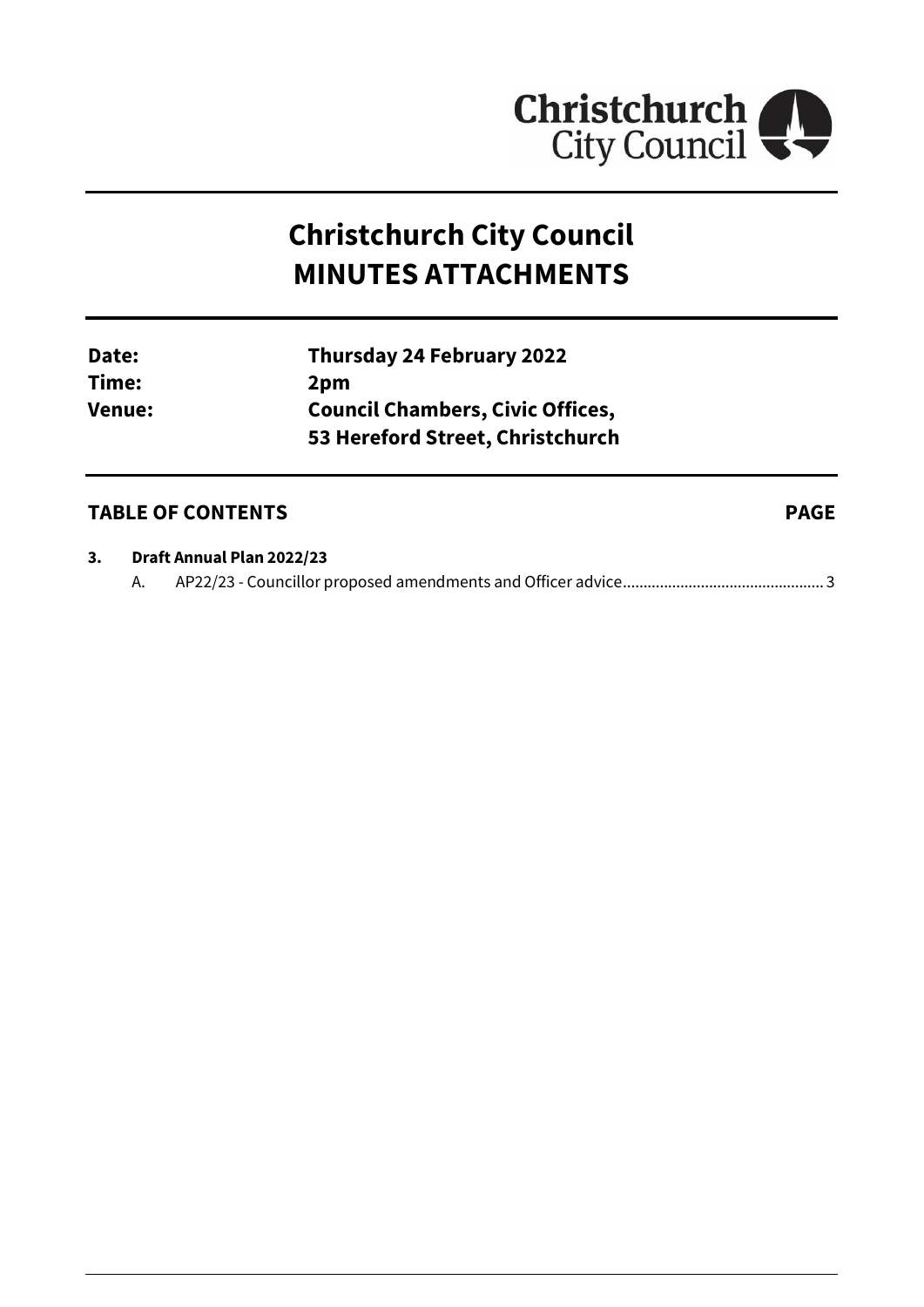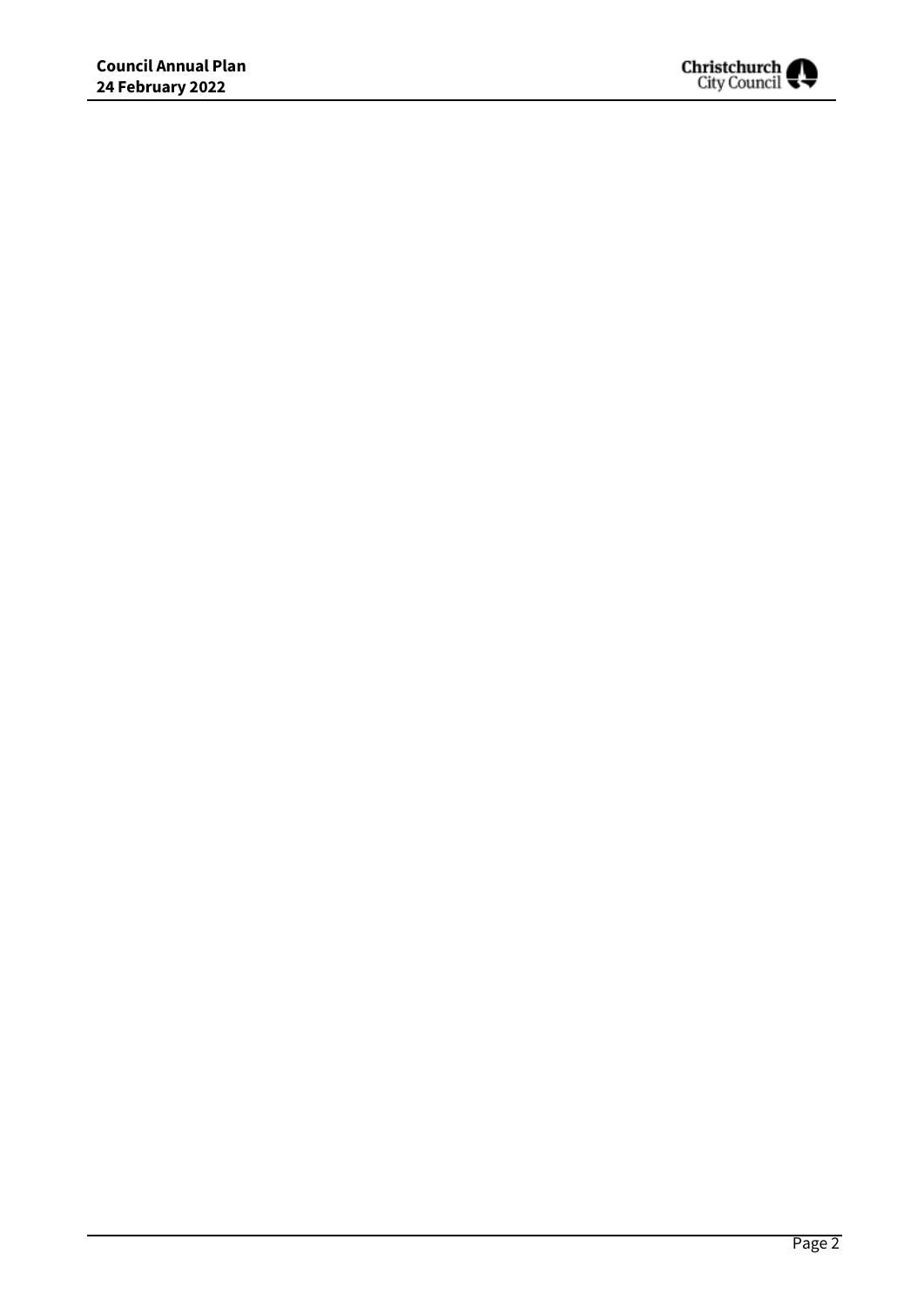<span id="page-2-0"></span>

| Proposed amendments for draft Annual Plan 2022/23                          |                                                                                                                                                                                                                                                                                                                                                                                                                                                                                                                                                                                          |                                          |                                                                                                                                                                                                                                                                                                                                                                                                                                                                                                                                                                                                                                                                                                                                                                                                                                                                                                                                                                                                                                                                                                                                                                                                                                                                                                                                                                                                                                                                                                                   |                                                                                                                                                                                                                                                                                                                                                                                                                                                                                                                                                                                                                                                                                                                                                                                                                                                                                                                                                                                                                                                                                                                                                                                                                                                                                                                                                                                                                                                                                                                                                                                                                                                                                                                                                                                                                                                                                                                                                                                                                                                                                                           |
|----------------------------------------------------------------------------|------------------------------------------------------------------------------------------------------------------------------------------------------------------------------------------------------------------------------------------------------------------------------------------------------------------------------------------------------------------------------------------------------------------------------------------------------------------------------------------------------------------------------------------------------------------------------------------|------------------------------------------|-------------------------------------------------------------------------------------------------------------------------------------------------------------------------------------------------------------------------------------------------------------------------------------------------------------------------------------------------------------------------------------------------------------------------------------------------------------------------------------------------------------------------------------------------------------------------------------------------------------------------------------------------------------------------------------------------------------------------------------------------------------------------------------------------------------------------------------------------------------------------------------------------------------------------------------------------------------------------------------------------------------------------------------------------------------------------------------------------------------------------------------------------------------------------------------------------------------------------------------------------------------------------------------------------------------------------------------------------------------------------------------------------------------------------------------------------------------------------------------------------------------------|-----------------------------------------------------------------------------------------------------------------------------------------------------------------------------------------------------------------------------------------------------------------------------------------------------------------------------------------------------------------------------------------------------------------------------------------------------------------------------------------------------------------------------------------------------------------------------------------------------------------------------------------------------------------------------------------------------------------------------------------------------------------------------------------------------------------------------------------------------------------------------------------------------------------------------------------------------------------------------------------------------------------------------------------------------------------------------------------------------------------------------------------------------------------------------------------------------------------------------------------------------------------------------------------------------------------------------------------------------------------------------------------------------------------------------------------------------------------------------------------------------------------------------------------------------------------------------------------------------------------------------------------------------------------------------------------------------------------------------------------------------------------------------------------------------------------------------------------------------------------------------------------------------------------------------------------------------------------------------------------------------------------------------------------------------------------------------------------------------------|
| # Proposer Topic                                                           | Description                                                                                                                                                                                                                                                                                                                                                                                                                                                                                                                                                                              | Activity                                 | Officer Advice/Recommendations provided at 27 January 2022 Council Briefing                                                                                                                                                                                                                                                                                                                                                                                                                                                                                                                                                                                                                                                                                                                                                                                                                                                                                                                                                                                                                                                                                                                                                                                                                                                                                                                                                                                                                                       | Outcome/Action/Officer Response following 27.01.22 Briefing                                                                                                                                                                                                                                                                                                                                                                                                                                                                                                                                                                                                                                                                                                                                                                                                                                                                                                                                                                                                                                                                                                                                                                                                                                                                                                                                                                                                                                                                                                                                                                                                                                                                                                                                                                                                                                                                                                                                                                                                                                               |
| 9 Mauger<br>Substitution                                                   | Just one thing but it is not an amendment as such.<br>It is very important in my mind that we don't bring things forward or<br>add anything in without correspondingly removing it from somewhere for noting<br>I feel we are looking down a very long barrel of financial turmoil<br>ie:interest rate and inflation rises coupled with the amount of<br>borrowing the whole group is carrying- all of which some councillors<br>have never seen the likes of.<br>If we are not very disciplined on this annual plan we could create strife<br>for the future.                           | Not an<br>amendment                      | Not an amendment - for noting                                                                                                                                                                                                                                                                                                                                                                                                                                                                                                                                                                                                                                                                                                                                                                                                                                                                                                                                                                                                                                                                                                                                                                                                                                                                                                                                                                                                                                                                                     | Not an amendment - for noting                                                                                                                                                                                                                                                                                                                                                                                                                                                                                                                                                                                                                                                                                                                                                                                                                                                                                                                                                                                                                                                                                                                                                                                                                                                                                                                                                                                                                                                                                                                                                                                                                                                                                                                                                                                                                                                                                                                                                                                                                                                                             |
| Galloway   Youth Space in the                                              | That funding to increase resource for Te Pai Pīkari (Youth Standing<br>Committee) with a particular focus on further exploring options (in<br>collaboration with them) for a youth space in the city.<br>Staff in both the property and community development teams have<br>done some work on options which is appreciated; however more<br>needs to be done with our young people to identify what will meet<br>the best outcomes for them.                                                                                                                                             | Community<br>Support and<br>Partnerships | Not recommended at this time<br>Staff have recently provided high level advice on vacant land and other sites. Council has invested<br>significantly in accessible youth-focused spaces in the central city. These include components of<br>Tauranga and Parakiore, both leaders in their respective fields. Additionally Te Puna o Waiwhetū<br>have a first rate engaging youth programme. However, from an organisational perspective a youth<br>space per se is not an current level of service. It is not on Council's strategic radar and was not<br>prioritised in the recent Community Facility Network Plan. A youth space was not raised in any<br>submission to the Ōtautahi Christchurch Community Strategy.<br>If there is a need and a desire in the community to gain some momentum for the establishment of a<br>youth space the best course of action is for this to be a community led initiative (the Youth Council)<br>or its networks may be interested)  Council's funding team could meet with the community group<br>leading this initiative and advise where third party funding may be available. We know that from<br>time to time the Rata Foundation or Lotteries support needs assessments, feasibility studies or<br>similar investigations. There may be other funding associated with COVID recovery we can<br>recommend. Council's Partnerships and Planning team may be able to make introductions to other<br>potential community partners and offer advice on how to proceed. | Outcome: Amendment will not be pursued if further conversation with staff addresses the request<br>Action: John Filsell to have a further conversation with Councillor Galloway on what existing budget could potentially be used/prioritised for exploring opportunities.<br>Response: Staff met Clr Galloway on 9 February. The agreed focus will be on using, promoting and/or improving existing and planned spaces rather than building new. This will be an ongoing focus of Te<br>Pai Pikari. Initially, a community initiative with the giant spray paint cans and an outdoor basketball court will be explored on ECAN land. This will be funded through existing budgets in the Urban<br>Regeneration Team and ECAN.                                                                                                                                                                                                                                                                                                                                                                                                                                                                                                                                                                                                                                                                                                                                                                                                                                                                                                                                                                                                                                                                                                                                                                                                                                                                                                                                                                            |
| Johanson Phillipstown                                                      | That \$4 million dollars budget provision be added for a Phillipstown<br>Community Centre Community Centre.                                                                                                                                                                                                                                                                                                                                                                                                                                                                              | Community                                | Not recommended<br>Support and   The Ministry of Education doesn't need to use buildings which house the Hub for Ministry purposes<br>Partnerships   As part of the site is still used for educational purposes the ministry will not dispose immediately so<br>the Phillipstown hub is likely to be able to remain for now but long term planning work is required<br>and is underway via CCC Community Development staff. If funds are required an application should<br>be made to a future LTP or AP.                                                                                                                                                                                                                                                                                                                                                                                                                                                                                                                                                                                                                                                                                                                                                                                                                                                                                                                                                                                                         | Outcome: Amendment will not be pursued if further conversation with staff addresses the request<br>Action: John Filsell to have a further conversation with Councillor Johanson and the Mayor on what intermediate steps could be taken. There may be some limited funds for feasibility to inform the next<br>AP or LTP to show commitment.<br>Response: The MOE have confirmed that there are no current plans to dispose of the Phillipstown Hub site or use the buildings currently used by the Hub for other purposes. Council staff are currently<br>facilitating a community planning process in partnership with the Hub and MOE covering, amongst other things the need for a facility as well as wider goals for the Phillipstown Community. The Mayor<br>has asked to be involved and a meeting with MOE/Mayor is scheduled for 28 February. This process will determine the need, if any, for a community facility.<br>This community planning process is a Board Plan priority and is fully resourced through operational budget. A facility feasibility study funded by DIA has been completed and will help inform the wider<br>planning process.<br>As the is community planning process draws to a conclusion the Hub, MOE, staff and Council will be better placed to consider how best to proceed. This will probably be through the 2023/24 AP or the<br>2024/34 LTP.<br>The Mayor has been fully updated                                                                                                                                                                                                                                                                                                                                                                                                                                                                                                                                                                                                                                                                             |
| Donovan Pukeko Centre                                                      | That Council fund the Pukeko Centre to develop a sports hall with a focus Community<br>on youth by using existing budget currently set aside for the<br>maintenance of the Parklands Community Centre in 2022/23<br>Further Amendment sent through on 17/01/2022<br>Request staff report back on grant funding for the Pukeko Centre as<br>part of the draft annual plan. This in in regards to seeking funding<br>through the capital endowment programme for the completion of the<br>Pukeko Centre - total of 400,000 over two years.                                                 |                                          | Not recommended<br>Support and The Council granted the Pukeko Centre \$200,000 from the Capital Endowment Fund in 2019/20 as<br>Partnerships Council's contribution to developing a sports hall with a focus on youth. Funding set aside for the<br>Parklands Community Centre is required to undertake maintenance, repairs and renewals needed to<br>keep the facility fit for purpose. Council specifically approved additional funding for this purpose in<br>the 2021/31 LTP in response to the declining condition of the community facility portfolio.                                                                                                                                                                                                                                                                                                                                                                                                                                                                                                                                                                                                                                                                                                                                                                                                                                                                                                                                                     | Outcome: Amendment will not be pursued if further conversation with staff addresses the request.<br>Action: John Filsell to have a further conversation with Councillor Donovan about opportunities to help the project progress to the next stage.<br>Response: Staff have met with CIr Donovan and discussed the project and funding options.<br>The Pukeko centre project is underway. Staff advise that facility is needed in a community that is experiencing growth and adverse effects of the quakes. Council supported an earlier stage of the facility<br>through a \$200K grant from the Capital Endowment Fund (CEF). The facility is consistent with the Community Facilities Network Plan.<br>The Pukeko Centre advise that they need \$800K to be in a position to open the facility. They are confident of fund-matching a grant of \$400K from Council to meet this total.<br>CIr Donavan can request (through the AP) that Council contribute \$400K from the CEF, most probably \$200K in FY 2023 and \$200K in FY24. This will allow for other applications to be considered as the<br>CEF FY23 balance is estimated at \$522K and the FY24 \$626K. Staff note that whilst the project has merits it has already received CEF funding and further grants from the CEF reduce the amount available<br>to assist others. This will not have an impact on rates.<br>CIr Donavan can also request (through the AP) that Council contribute \$400K through a one-off capital grant. Staff advise that this request should have been made earlier in the FY23 AP process but<br>understand that CIr Donavan was not elected at this time. Nevertheless staff advise any such request be considered in the FY24 AP. If granted there will be a small impact on rates as Council will fund<br>the grant through debt.<br>Staff also advise that:<br>• staff will continue to support the Pukeko Centre with funding advice,<br>• any further Council contribution should be matched 1:1, and<br>no Council funding should be drawn down until the project raises sufficient funds to proceed • |
| change                                                                     | Johanson   Trees - district plan   Trees - That Council make budget provision for a district plan change   Parks<br>to reinstate the prior method of tree scoring and to review current<br>notable tree listings (\$100k - \$300k)                                                                                                                                                                                                                                                                                                                                                       |                                          | Not recommended<br>The cost to undertake a plan change is very high and is unlikely to result in any large scale protection<br>of trees (due to the restrictions of the RMA). The cost to undertake such an exercise would be<br>better invested into a Council driven planting plan focused on locating suitable planting spaces<br>within low canopy areas and installing purpose built tree pits that will support large mature trees.<br>Tree Protection rules are also likely to change through the upcoming RMA reforms which may nullify<br>trees currently listed within our district plan.                                                                                                                                                                                                                                                                                                                                                                                                                                                                                                                                                                                                                                                                                                                                                                                                                                                                                                               | Outcome: Amendment to be pursued by Councillor.                                                                                                                                                                                                                                                                                                                                                                                                                                                                                                                                                                                                                                                                                                                                                                                                                                                                                                                                                                                                                                                                                                                                                                                                                                                                                                                                                                                                                                                                                                                                                                                                                                                                                                                                                                                                                                                                                                                                                                                                                                                           |
| Johanson   Inspection of<br>notable trees                                  | Trees - That Council introduces an ongoing programme to fund a two- Parks<br>yearly inspection of notable trees, including those on private land, and<br>establish a maintenance programme to help private owners.                                                                                                                                                                                                                                                                                                                                                                       |                                          | Not recommended<br>This should be considered as part of the implementation of the Urban Forest Plan (Council briefing<br>March 2022) which would look at incentives for the public to retain trees on private land. It would<br>also be best to have a more focused approach where funds are targeted on areas with low canopy<br>cover as oppose to all protected trees. Council currently holds a grant of \$14K per annum to aid in<br>the management of protected trees on private land. There would be scope to increase this grant as<br>this has in some years been insufficient to meet its demand.                                                                                                                                                                                                                                                                                                                                                                                                                                                                                                                                                                                                                                                                                                                                                                                                                                                                                                       | Outcome: Amendment will not be pursued if further conversation with staff addresses the request.<br>Action: Andrew Rutledge to have a further conversation with Councillor Johanson on realistic costs and what can be achieved based on the staff advice.<br>Response: A meeting with Cllr Johanson took place on 21/02/2022 with Parks staff.                                                                                                                                                                                                                                                                                                                                                                                                                                                                                                                                                                                                                                                                                                                                                                                                                                                                                                                                                                                                                                                                                                                                                                                                                                                                                                                                                                                                                                                                                                                                                                                                                                                                                                                                                           |
| Johanson Fund brownfield                                                   | That Council make budget provision from resource consent<br>greenspace/ameniti contributions and development contributions for projects that provide<br>greenspace and amenity for areas that have high urban growth in<br>existing brownfield areas.                                                                                                                                                                                                                                                                                                                                    | Parks                                    | Not required<br>There is already a budget provision in the parks capital programme, funded through reserve<br>development contributions, to address urban growth in both greenfield and brownfield areas.<br>61730 Land Dev-DC funded-Neighbourhood Parks-Catchment 1-Central<br>61731 Land Dev-DC funded-Neighbourhood Parks-Catchment 2-Suburban<br>61734 Land Dev-DC funded-Neighbourhood Parks-Catchment 2 Suburban-Infill Growth<br>There is significant funding in FY24 and future years.                                                                                                                                                                                                                                                                                                                                                                                                                                                                                                                                                                                                                                                                                                                                                                                                                                                                                                                                                                                                                   | Outcome: Amendment will not be pursued if further conversation with staff addresses the request.<br>Action: Councillor Johanson requested more information on how funding is spent and on what projects.<br>Response: Attached are pages as shown in the Development Contributions Policy 2021, adopted by Council 28 July 2021.<br>This lists all of the Parks projects in the LTP and the % of each project funded by DCs.                                                                                                                                                                                                                                                                                                                                                                                                                                                                                                                                                                                                                                                                                                                                                                                                                                                                                                                                                                                                                                                                                                                                                                                                                                                                                                                                                                                                                                                                                                                                                                                                                                                                              |
| Johanson   Cutler Park<br>playground<br>Donovan Parklands Youth<br>Project | That Council make budget provision to renew Cutler Park playground.     Parks<br>Is there any budget for improvements to Parklands/Queenspark<br>amenities/parks and for community safety and wellbeing?<br>Comment/Note: Was supposed to be added to 14 December briefing<br>with staff response "bring back to Annual Plan FY24" noting that this is<br>subject to substitution and prioritisation (however this was left out of<br>the draft by staff by mistake). Ruth said they will make sure staff advice<br>is undated with the right quidance in relation to Annual Plan 24 for | Parks                                    | Not recommended<br>Playground renewal funding is oversubscribed citywide. Poorest condition playgrounds are the<br>highest priority. Cutler Park is programmed for FY30-31. Bringing this forward will require it to be<br>prioritised over other playgrounds that are in poorer condition and is not supported.<br>Not required<br>There is a project candidate titled "Parklands Youth Project". The candidate has funding provisionally<br>allocated for FY28-30. This is to address the ongoing demand from the community around activities<br>for children older than 10 years, including request for skate and activities that provide more<br>challenge.<br>Staff recommend status quo.                                                                                                                                                                                                                                                                                                                                                                                                                                                                                                                                                                                                                                                                                                                                                                                                                    | Outcome: Amendment to be pursued by Councillor.<br>Outcome: Amendment will not be pursued by Councillor.                                                                                                                                                                                                                                                                                                                                                                                                                                                                                                                                                                                                                                                                                                                                                                                                                                                                                                                                                                                                                                                                                                                                                                                                                                                                                                                                                                                                                                                                                                                                                                                                                                                                                                                                                                                                                                                                                                                                                                                                  |